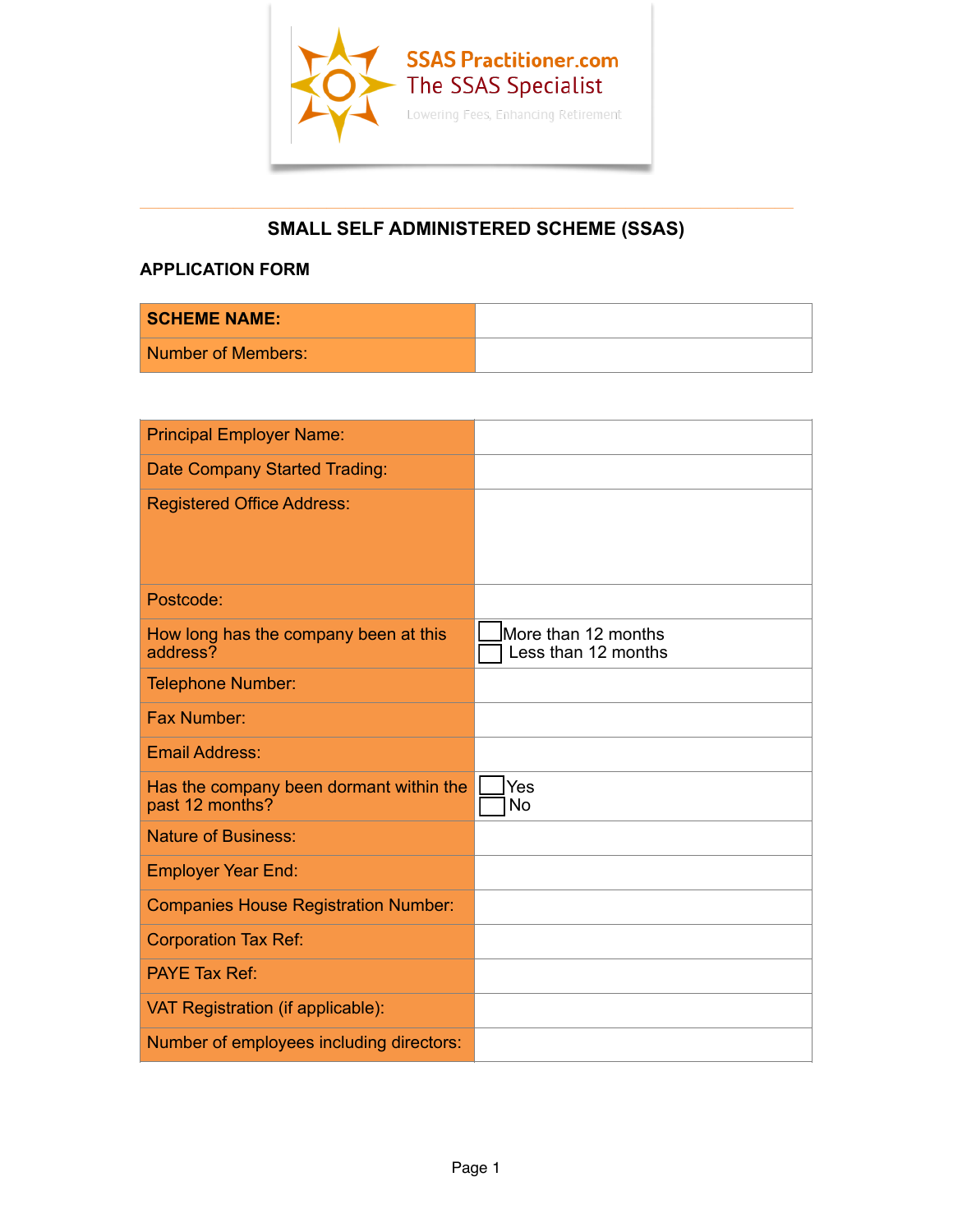

## $\overline{\phantom{a}}$  , and the contract of the contract of the contract of the contract of the contract of the contract of the contract of the contract of the contract of the contract of the contract of the contract of the contrac **SMALL SELF ADMINISTERED SCHEME (SSAS)**

| <b>Directors Details:</b>                                                                   |  |
|---------------------------------------------------------------------------------------------|--|
| <b>Director 1:</b>                                                                          |  |
| Name:                                                                                       |  |
| Address:                                                                                    |  |
| <b>Telephone Number:</b>                                                                    |  |
| Unique Tax Reference (Self Assessment UTR):<br>(If no SA UTR please confirm the reason why) |  |
| National Insurance (NI) Number:                                                             |  |
| Date of Birth:                                                                              |  |
| <b>Director 2:</b>                                                                          |  |
| Name:                                                                                       |  |
| Address:                                                                                    |  |
| <b>Telephone Number:</b>                                                                    |  |
| Unique Tax Reference (Self Assessment UTR):<br>(If no SA UTR please confirm the reason why) |  |
| National Insurance (NI) Number:                                                             |  |
| Date of Birth:                                                                              |  |
| <b>Director 3:</b>                                                                          |  |
| Name:                                                                                       |  |
| Address:                                                                                    |  |
| Telephone Number:                                                                           |  |
| Unique Tax Reference (Self Assessment UTR):<br>(If no SA UTR please confirm the reason why) |  |
| National Insurance (NI) Number:                                                             |  |
| Date of Birth:                                                                              |  |

**NOTE: If more than 3 directors, please continue on a separate sheet.**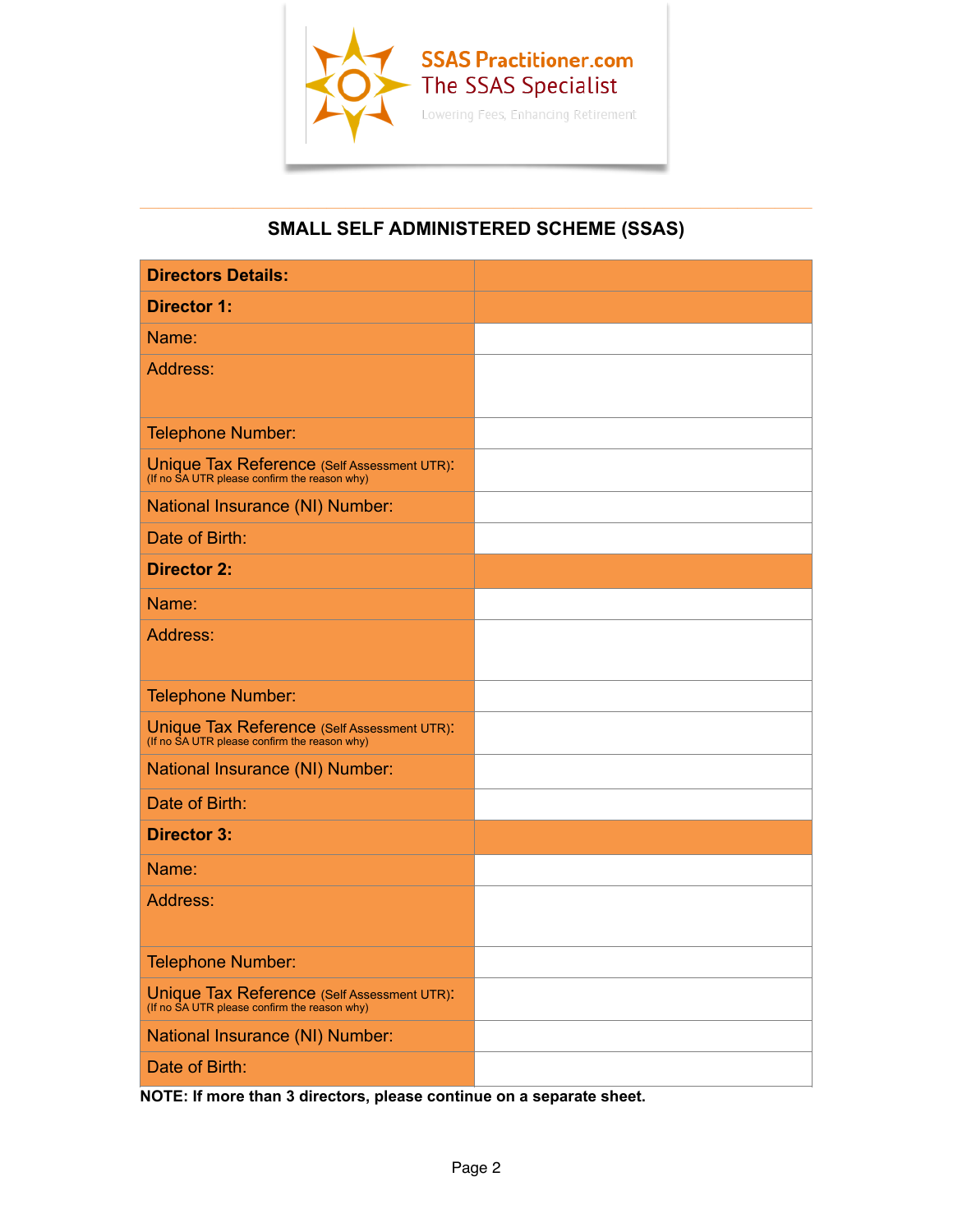

## $\overline{\phantom{a}}$  , and the contract of the contract of the contract of the contract of the contract of the contract of the contract of the contract of the contract of the contract of the contract of the contract of the contrac **SMALL SELF ADMINISTERED SCHEME (SSAS)**

# INDEPENDENT FINANCIAL ADVISER (IFA) DETAILS

Please give details of the IFA who will provide advice to the member trustees, if applicable:

| <b>Contact Name:</b>            |  |
|---------------------------------|--|
| Address:                        |  |
| Postcode:                       |  |
| Telephone Number:               |  |
| Fax Number:                     |  |
| E-mail Address:                 |  |
| <b>FCA Registration Number:</b> |  |

#### ACCOUNTANT DETAILS

Please give details of the Accountant who will provide advice to the member trustees, if applicable.

| <b>Contact Name:</b>     |  |
|--------------------------|--|
| <b>Company Name:</b>     |  |
| Address:                 |  |
| Postcode:                |  |
| <b>Telephone Number:</b> |  |
| Fax Number:              |  |
| <b>Email Address:</b>    |  |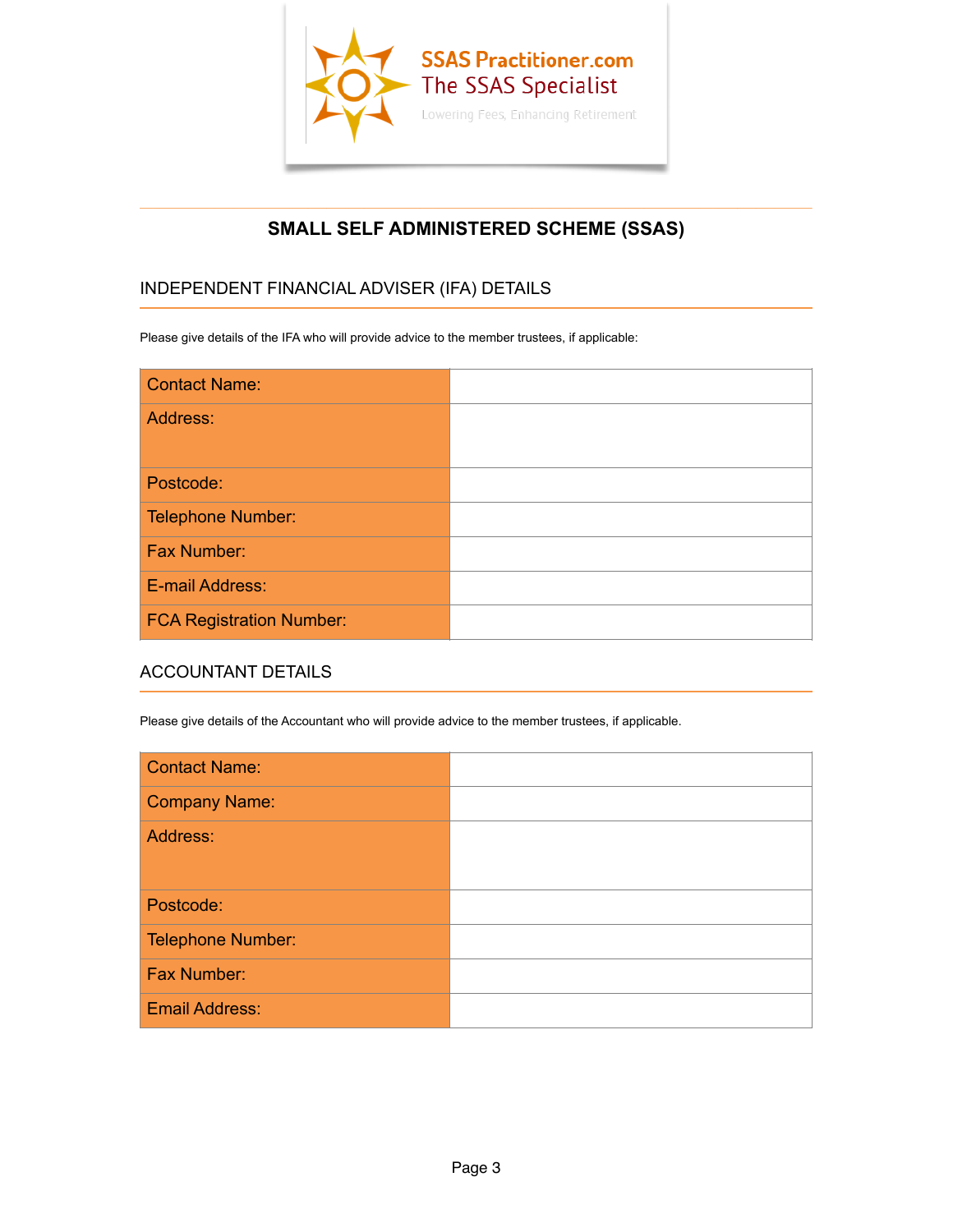

## $\overline{\phantom{a}}$  , and the contract of the contract of the contract of  $\overline{\phantom{a}}$ **SMALL SELF ADMINISTERED SCHEME (SSAS)**

#### **APPLICATION FORM**

#### INITIAL CONTRIBUTIONS DETAILS

| <b>Member Name:</b> | Amount (£): |
|---------------------|-------------|
|                     |             |
|                     |             |
|                     |             |
|                     |             |

• *Please provide details of the proposed contribution broken down between each member.*

- \**Warning\* If a member has benefits which are subject to protection, the protection may be lost if a contribution is paid by/for them.*
- *Please ensure you seek independent advice from your financial adviser or accountant before paying contributions into the scheme.*

# INTENDED INVESTMENTS

*For example - commercial property or loan to principal employer*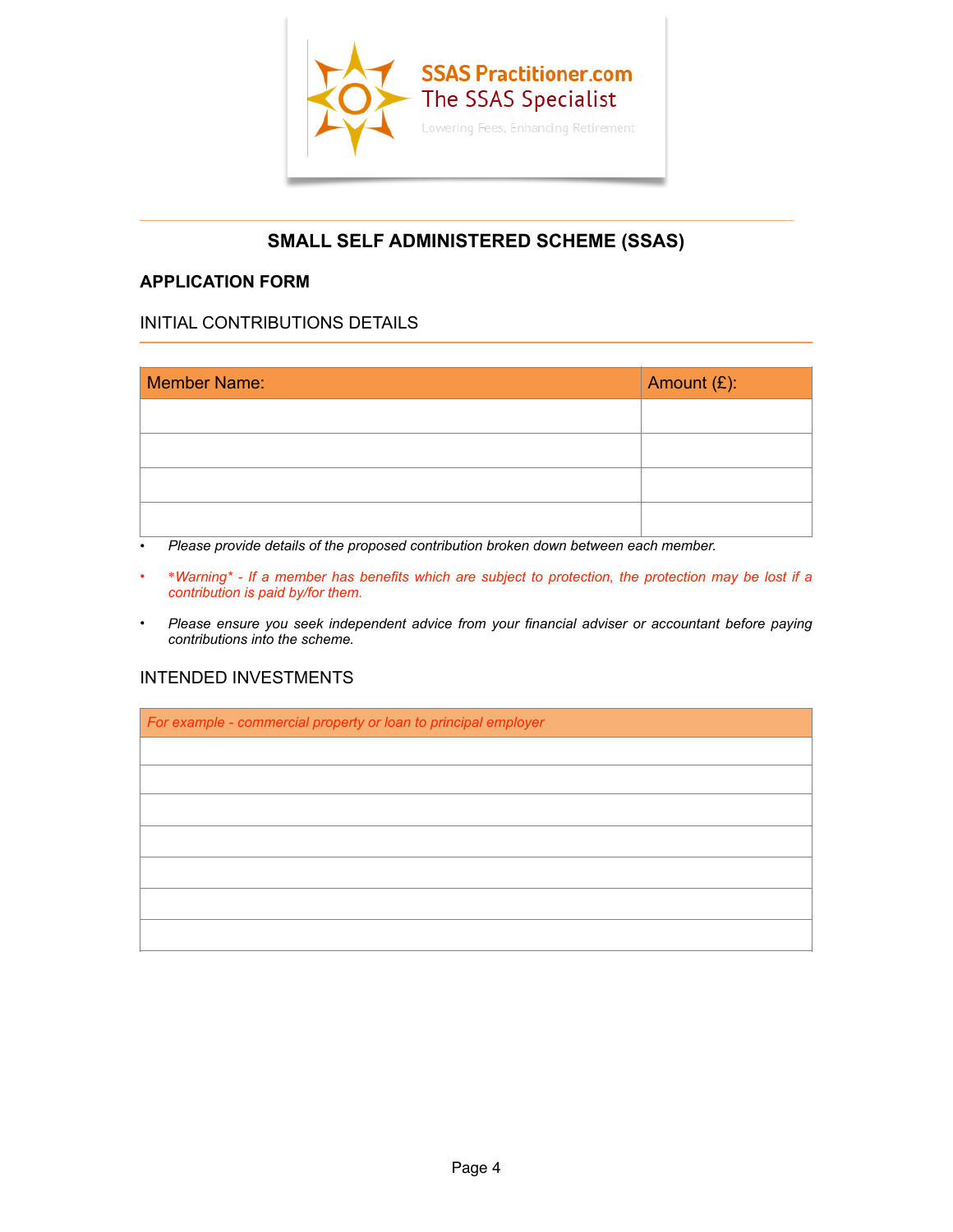

## $\overline{\phantom{a}}$  , and the contract of the contract of the contract of  $\overline{\phantom{a}}$ **SMALL SELF ADMINISTERED SCHEME (SSAS)**

## **APPLICATION FORM**

## ADDITIONAL PARTICIPATING EMPLOYER

Is any employer, other than the Principal Employer, to participate in the SSAS?

| -5        |
|-----------|
| <b>NO</b> |

If 'YES', please complete the following:

| Name of the Participating Employer:     |  |
|-----------------------------------------|--|
| Companies House Registration Number:    |  |
| Relationship to the Principal Employer: |  |

#### BANK ACCOUNT

It is necessary to open a bank account for the scheme once it has been approved by HMRC. SSAS Practitioner.com offer a selection of banks. Alternatively, trustees can use a bank of their choice. Please provide confirmation of the bank you wish to use (if using your own) in the box below:

| <b>Bank Name:</b>     |  |
|-----------------------|--|
| <b>Contact Name:</b>  |  |
| <b>Bank Address:</b>  |  |
| Postcode:             |  |
| Telephone Number:     |  |
| <b>Fax Number:</b>    |  |
| <b>Email Address:</b> |  |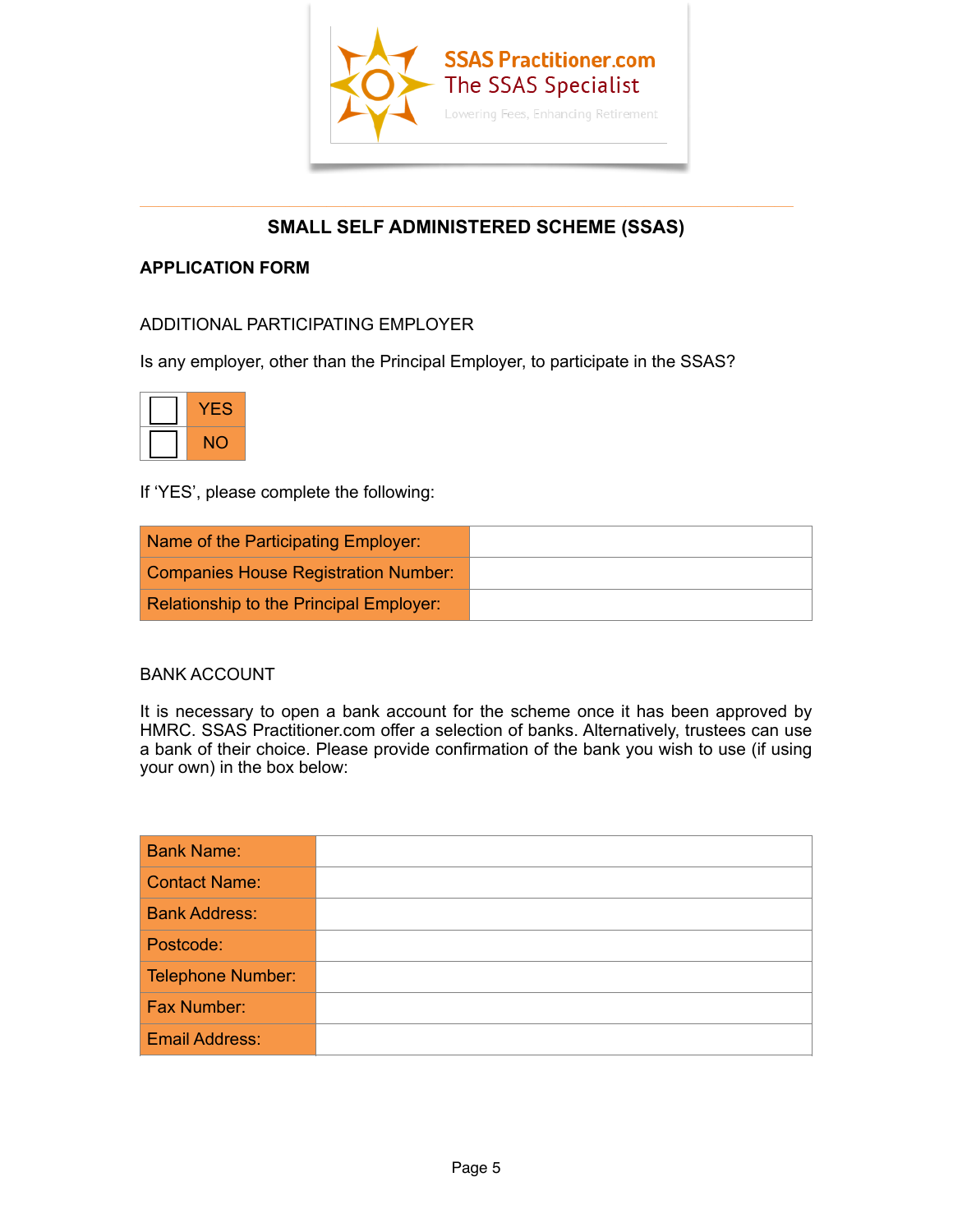

## $\overline{\phantom{a}}$  , and the contract of the contract of  $\overline{\phantom{a}}$  ,  $\overline{\phantom{a}}$  ,  $\overline{\phantom{a}}$  ,  $\overline{\phantom{a}}$  ,  $\overline{\phantom{a}}$  ,  $\overline{\phantom{a}}$  ,  $\overline{\phantom{a}}$  ,  $\overline{\phantom{a}}$  ,  $\overline{\phantom{a}}$  ,  $\overline{\phantom{a}}$  ,  $\overline{\phantom{a}}$  ,  $\overline{\phantom{a}}$  ,  $\over$ **SMALL SELF ADMINISTERED SCHEME (SSAS)**

## **APPLICATION FORM**

On behalf of the Principal Employer we agree to establish the SSAS.

The information provided on this form is correct to the best of our knowledge.

#### **One/Two Directors or a Director and Company Secretary to sign:**

| Signature:         |  |
|--------------------|--|
| <b>Print Name:</b> |  |
| Position:          |  |
| Date:              |  |

| Signature:         |  |
|--------------------|--|
| <b>Print Name:</b> |  |
| Position:          |  |
| Date:              |  |

#### **NOTES**

The information on this form and any supplementary information provided by you and/or your nominated advisers, now or in the future, will be used by SSAS Practitioner.com to:

- 1. Set up and manage the pension scheme;
- 2. Send information relating to the pension scheme to any of the trustees of the scheme; and
- 3. Give essential information about your pension to others, if this is necessary to run your scheme and for regulatory purposes.

The Scheme Year End will be 5th April - consistent with HMRC's reporting requirements.